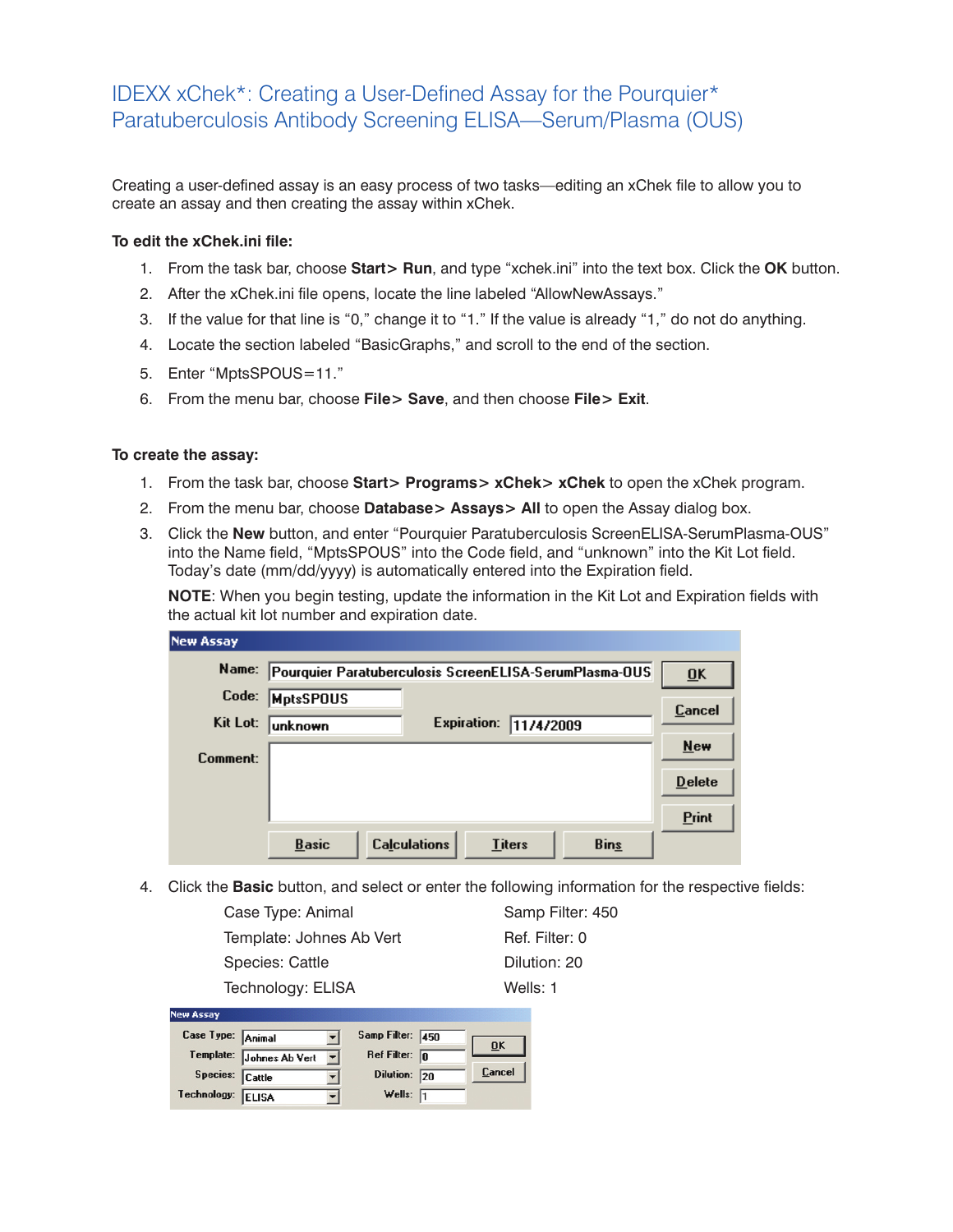**NOTE:** The Pourquier Paratuberculosis assay has a negative and a positive control configuration in the insert that is not supported by the IDEXX xChek software. The assay has been setup in xChek to have a vertical control configuration. Therefore, place negative controls in wells A1 and B1 and positive controls in wells C1 and D1.

- 5. Click **OK** to save the settings.
- 6. Click the **Calculations** button, and select or enter the following information:
	- Formulas:

"S" Part of Ratio: Sample1 - Negative

"P" Part of Ratio: Positive - Negative

"N" Part of Ratio: None

Blocking Factor: None

First Calculation:

| Variable: S/P         | Variable: None     |
|-----------------------|--------------------|
| Positive Cutoff: 0.55 | Positive Cutoff: 0 |
| Suspect Cutoff: 0.45  | Suspect Cutoff: 0  |
| Comparison: $>=$      | Comparison: None   |

**NOTE:** xChek does not support the S/P % calculation. Instead, xChek calculates an S/P value. The cutoff values have been updated to match the new calculation and the interpretation is the same.

Second Calculation:

| <b>New Assay</b>                                      |                                  |                               |                           |  |
|-------------------------------------------------------|----------------------------------|-------------------------------|---------------------------|--|
| <b>Formulas</b>                                       |                                  |                               |                           |  |
| "S" Part of Ratio:                                    | Sample1 - Negative               |                               | $\overline{\mathbf{0}}$ K |  |
| "P" Part of Ratio:                                    | Positive - Negative<br>None<br>▼ |                               | Cancel                    |  |
| "N" Part of Ratio:                                    |                                  |                               | Reset                     |  |
| <b>Blocking Factor:</b>                               | None                             |                               |                           |  |
| <b>First Calculation</b><br><b>Second Calculation</b> |                                  |                               |                           |  |
| Variable:<br><b>S/P</b>                               |                                  | Variable:<br>None             |                           |  |
| <b>Positive Cutoff:</b><br>10.55                      |                                  | <b>Positive Cutoff:</b><br>lo |                           |  |
| <b>Suspect Cutoff:</b><br>10.45                       |                                  | <b>Suspect Cutoff:</b><br>lo  |                           |  |
| <b>Comparison:</b><br>>=                              |                                  | Comparison:<br>None           |                           |  |

7. Click **OK** to save these settings, and then click the **OK** button to save the assay to the database. You can now test for paratuberculosis antibodies using the xChek Assay Management System.

**NOTE:** xChek does not evaluate controls or results for validity when you use a user-defined assay. You must evaluate the results from each assay in accordance with good laboratory practices. To evaluate your assay validity, refer to the "Validation Criteria" section in the insert provided with the test kit.

#### **Setting Up Additional Display Variables**

Only OD values are displayed in the reporting options for this user-defined assay. To set up additional display variables, follow the directions below.

- 1. From the xChek menu bar, choose **Reports> Analyze Cases** to open the Filter Criteria for Analyze dialog box.
- 2. Enter the desired search criteria and click **OK**. The Select Cases for Analyze dialog box appears.